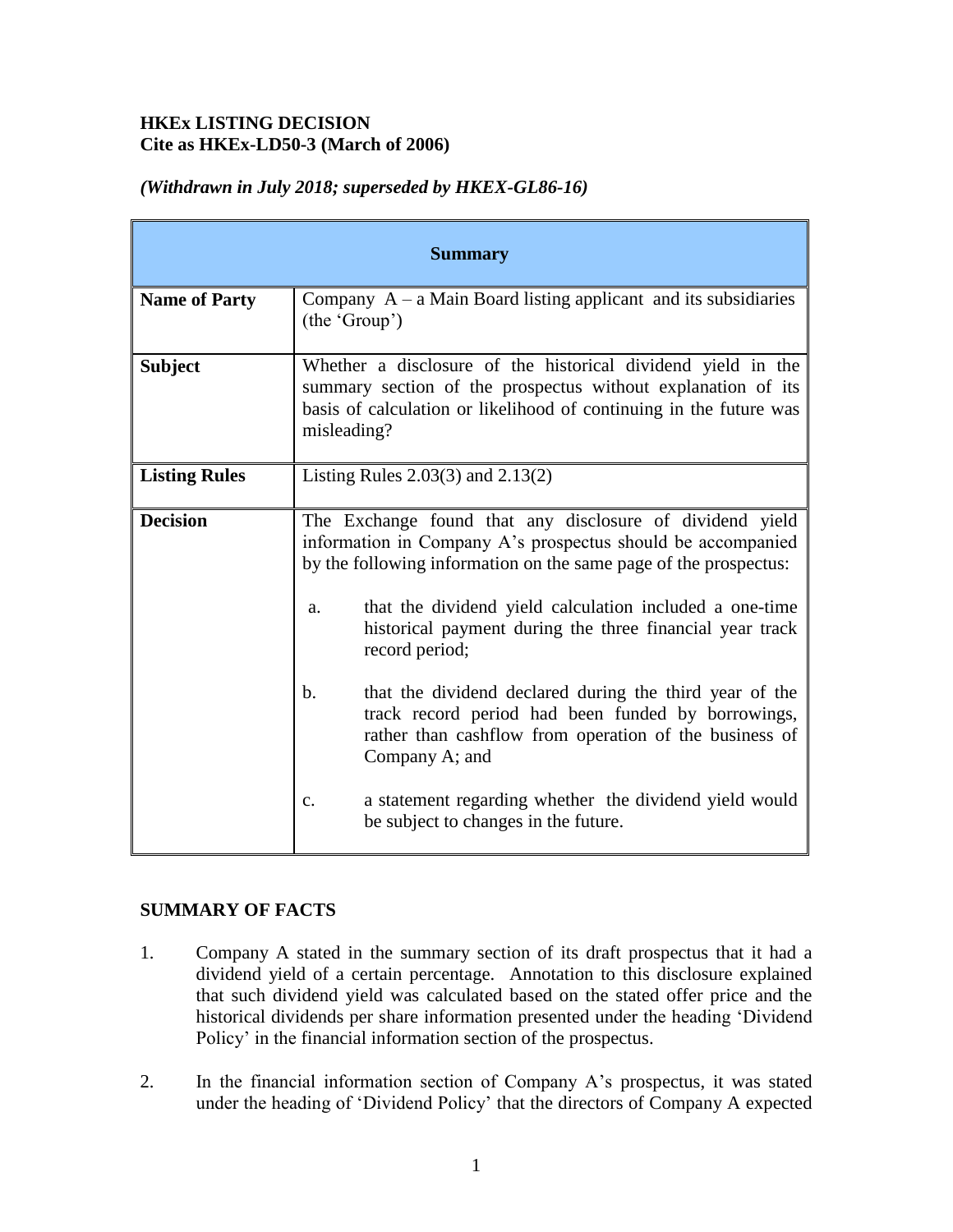that dividend distribution pattern in the future might not be the same as the past dividend distribution pattern and previous dividend distributions made should not be used as the basis for or reference to the Company's future dividend policy. The directors considered that the amount of future dividends to be declared by the Group would depend on the Group's financial results, working capital, cash positions and capital requirements.

- 3. Throughout the whole track record period, there had only been one dividend payment declared.
- 4. The dividend payment was funded by bank borrowings, rather than by cashflow from operation of the business of Company A.

#### **THE ISSUE RAISED FOR CONSIDERATION**

5. Whether a disclosure of the historical dividend yield in the summary section of the prospectus without explanation of its basis of calculation or likelihood of continuing in the future was misleading?

#### **APPLICABLE LISTING RULES OR PRINCIPLE**

6. Listing Rule 2.03(3) states that:

The Exchange Listing Rules reflect currently acceptable standards in the market place and are designed to ensure that investors have and can maintain confidence in the market and in particular that:

- (3) investors and the public are kept fully informed by listed issuers and, in the case of a guaranteed issue, the guarantors of all factors which might affect their interests- and in particular that immediate disclosure is made of any information which might reasonably be expected to have a material effect on market activity, in and the prices of, listed securities;
- 7. Listing Rule 2.13(2) requires, among other things, that the information contained in a listing document must be accurate and complete in all material respects and not be misleading or deceptive. In complying with this requirements, the issuer must not, among other things:-
	- (a) omit material facts of an unfavourable nature or fail to accord them with appropriate significance;